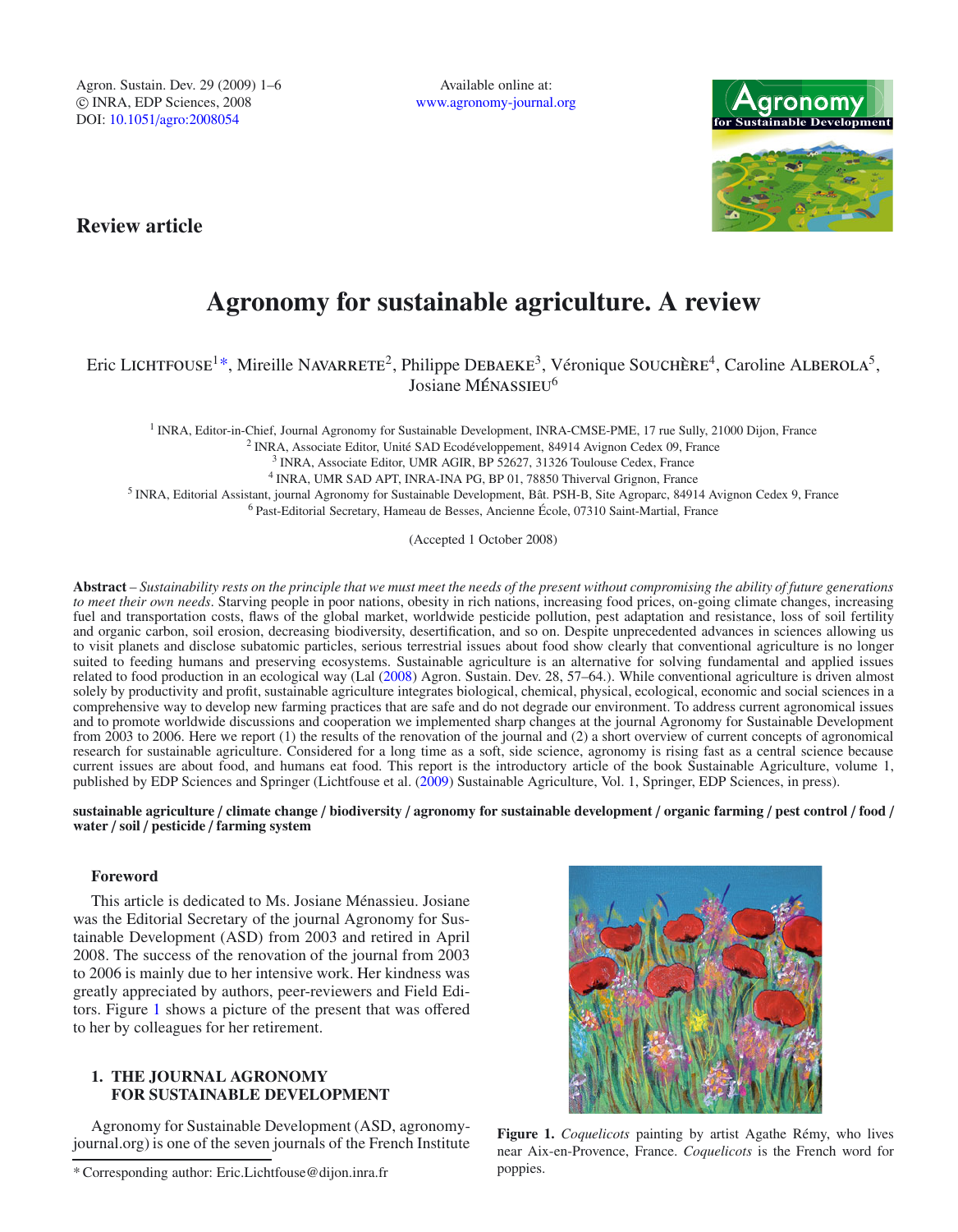

**Figure 2.** Impact factor of the journal Agronomy for Sustainable Development (ASD). Note the increase in the impact factor from 0.566 in 2003 to 1.000 in 2007 (+77%). In 2006 the journal had two impact factors due to title change in 2005: 0.863 for the old title, Agronomie, and 0.306 for the new title, ASD. Those factors are not shown in the graph above because their calculation is different from that of normal impact factors. Specifically, the value for the old title is higher because it takes into account only older articles (2004) that thus have higher chances of getting cited (see scientific.thomsonreuters.com/isi for details).

of Agronomical Research (INRA, international.inra.fr). The journal is managed by a collaboration of two INRA departments, the Department of Environment and Agronomy (http:// www.inra.fr/ea), and the Department of Sciences for Action and Development (http://www.inra.fr/sad). Journal issues are produced by EDP Sciences (edpsciences.org). Our Editorial board collaborates with 3 Associate Editors and 32 Field Editors for manuscript peer-review. ASD publishes research and review articles. Submitted articles are first evaluated by a Pre-Selection Committee that declines about 50% of incoming manuscripts. Selected submissions are then sent to Field Editors for in-depth evaluation. The global rejection rate was 77% in 2006. The current impact factor (2007) is 1.000, ranking the journal 25/49 in the category Agronomy (Fig. 2).

ASD Journal was greatly reformed from 2003 to 2006. We changed topics from classical, production-oriented agronomy to sustainable and ecological agriculture (Lichtfouse et al., 2004; Alberola et al., 2008). We integrated social and economic sciences by setting up a collaboration between the INRA Department of Environment and Agronomy and the INRA Department of Sciences for Action and Development. Major journal topics currently include:

- Agriculture and global changes;
- Agricultural production of renewable energies;
- Ecological pest control and biopesticides;
- Organic farming;
- Genetically modified organisms in cropping systems;
- Environmental impact on soil, water, air and biodiversity;
- Risk assessment for food, ecotoxicology;
- Decision support systems and companion modelling;
- Social and economic issues of agricultural changes;
- Innovation in farming systems;
- Pollutants in agrosystems.

Major journal changes implemented during the journal renovation are shown in Table I. They include: the setting up of a pre-selection committee at the submission stage; an increase in the number of Field Editors from 14 to 32; novel topics focusing on sustainable agriculture (Lichtfouse et al., 2004); novel format instructions for more concise articles; a novel title (formerly *Agronomie)*; a switch from hardcopy to fully electronic managing; 100% of articles in English and a novel journal cover; and 7 review reports produced per manuscript: 3 reports from Associate Editors at the pre-selection step, 1 report from the Field Editor, 2 reports from peer-reviewers and 1 report from the Editor-in-Chief; active commissioning of review articles by the Editor-in-Chief. As a consequence, we have observed several positive trends during the last few years (Tab. I). The impact factor increased from 0.566 in 2003 to 1.000 in 2007  $(+ 77\%,$  Fig. 2). The rejection rate increased from 44% in 2003 to 77% in 2006. The number of submissions increased from 108 in 2003 to 211 in 2007 (+ 95%). The number of pdf article downloads at the ASD website increased from 89 158 in 2004 to 231 504 in 2007 (+ 160%). The number of subscribers to the free e-mail alert increased from 417 in 2004 to 1307 in 2007 (+213%). The number of published review articles increased from 3 in 2005 to 13 in 2008 (+333%).

From 2005, review articles are published both in ASD and in the book series Sustainable Agriculture (Lichtfouse et al., 2009). The first volume is scheduled to be issued in early 2009. A call for review articles for the next volumes is posted on the ASD website (agronomy-journal.org). To conclude, the trends observed are very promising to encourage scientists to publish their best results in ASD. In the next section we discuss views on sustainable agriculture.

## **2. SUSTAINABLE DEVELOPMENT AND SUSTAINABLE AGRICULTURE**

The term "sustainable development" was first defined in 1987 by the Brundtland Commission, formally the World Commission on Environment and Development, solicited by the United Nations:

## *Sustainable development is development that meets the needs of the present without compromising the ability of future generations to meet their own needs.*

This concept was then enhanced by the United Nations Conference on Environment and Development at the Earth Summit, Rio de Janeiro, in 1992. From that time, sustainable development became a key issue in political and scientific bodies, e.g. the Intergovernmental Panel on Climate Change (IPCC, ipcc.ch), the Millennium Ecosystem Assessment (millenniumassessment.org) and more recently, the *Grenelle de l'Environnement* in France (legrenelle-environnement.fr). The concept of sustainable development is well accepted by a large public because it has defined global stakes, but is very vague about the practical ways of reaching those stakes.

Sustainable agriculture does not escape this weakness, as shown by many reports (Hansen, 1996; Hansen and Jones,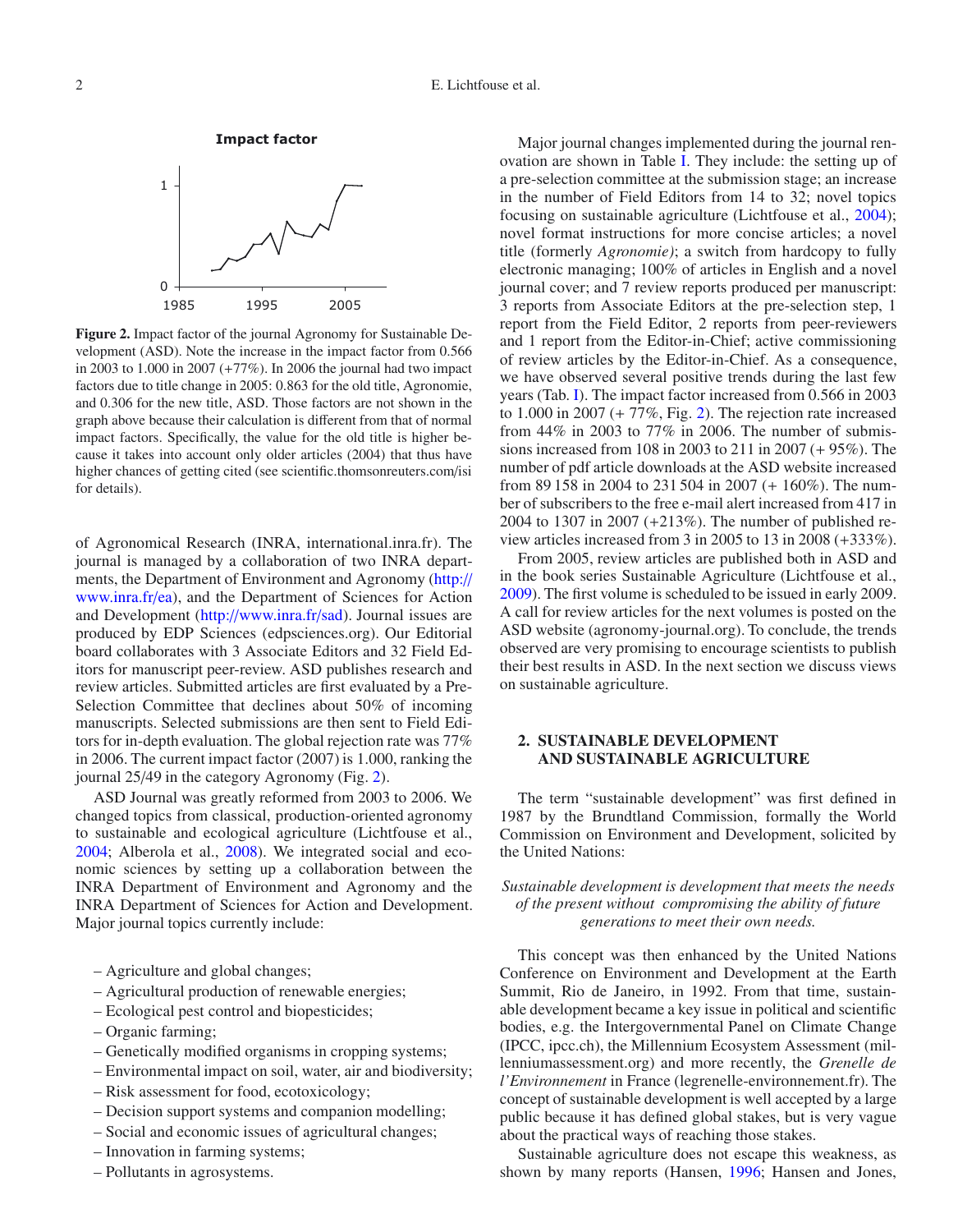|                                | <b>BEFORE RENOVATION</b> | <b>ACTUAL</b>                        |
|--------------------------------|--------------------------|--------------------------------------|
| Title                          | Agronomie                | Agronomy for Sustainable Development |
| <b>Field Editors</b>           | 14                       | 32                                   |
| Pre-selection Committee        | None                     | 3 Associate Editors                  |
| <b>Topics</b>                  | Conventional agronomy    | Sustainable agronomy                 |
| Research article format        | No size limit            | Short articles                       |
| Language                       | 93% English              | 100% English                         |
| Submissions per year           | 108                      | 211                                  |
| Pre-selection rejection $(\%)$ | $\Omega$                 | 50                                   |
| Global rejection $(\%)$        | 44                       | 77                                   |
| Research articles per year     | 79                       | 44                                   |
| Review articles per year       | 3                        | 18                                   |
| Impact factor                  | 0.566                    | 1.000                                |
| Acceptance delay               | $10.3$ months            | 3.8 months                           |
| Article management             | Hardcopy, post           | 100% electronic, pdfs                |
| Article pdf downloads (/yr)    | 89158                    | 231 504                              |
| E-mail alert subscribers       | 417                      | 1307                                 |

**Table I.** Major changes in the journal Agronomy for Sustainable Development (ASD) from 2003 to 2006.

1996; Gliessman, 1998; Gold, 1999; Tilman et al., 2002; Boiffin et al., 2004; Dupraz, 2005). Many authors and organisations worldwide give their own definition of sustainable agriculture. Some authors consider sustainable agriculture as a set of management strategies addressing the main societal concerns about food quality or environment protection (Francis et al., 1987). Other authors focus on the ability of agricultural systems to maintain crop productivity over the long term (Ikerd, 1993). Other authors focus on one main factor of sustainability; for instance, flexibility, which is the adaptive capacity of agriculture to adapt to future changes (Gafsi et al., 2006). Overall, all authors agree on the occurrence of three approaches to the concept of sustainable agriculture: environmental, economic and social approaches. In other words, agricultural systems are considered to be sustainable if they sustain themselves over a long period of time, that is, if they are economically viable, environmentally safe and socially fair. Beyond this ideological definition, the practical issue is to build operational solutions to reach global goals. This is a challenging task because the stakeholders do not agree on the criteria to measure the sustainability of a farming system, and on how to balance those criteria. Many indicators have indeed already been produced to evaluate sustainability.

The link between sustainable agriculture and sustainable development is not obvious (Legrand et al., 2002). Sustainable agriculture could involve two approaches (Boiffin et al., 2004). The first approach is that agriculture should sustain itself over a long period of time by protecting its productive resources, e.g. maintaining soil fertility, protecting groundwater, developing renewable energies, and finding solutions to adapt farming systems to climate change. This first approach considers the farming system as a closed area. The second approach is to consider that agriculture also has to contribute to the sustainability of large territories and social communities. Accordingly, agriculture should help urban areas to manage wastes, e.g., by recycling urban sewage sludge, developing rural employment, and offering a rural landscape for urban people. This second approach has wider goals and does not separate rural and urban areas. To conclude, the vagueness of the concept of sustainable development and sustainable agriculture is a strength because it does not restrict the research field too much, and, in turn gives freedom to scientists to explore wide, unknown domains.

#### **3. FUTURE SUSTAINABLE FARMING SYSTEMS**

After the Second World War, the development of conventional farming, or "industrial farming", was promoted in order to increase sharply food production worldwide. This social aim led to extensive use of pesticides, fertilisers and water, and to fast crop rotations and monoculture. Positive effects on yield were rapidly counterbalanced by negative environmental impacts such as soil erosion, groundwater pollution, river eutrophication, excessive water use, and the development of weeds and diseases resistant to chemical control. Industrial farming and other industrial activities have indeed led to the presence of pesticides and persistent organic pollutants in soils, water, air and food (Lichtfouse and Eglinton, 1995; Lichtfouse, 1997a; Lichtfouse et al., 1997, 2005a).

Today, to reach economic profitability, environmental safety and social fairness, farming systems should use fewer inputs and resources without drastically reducing yields. As the population is forecasted to increase to 9 billion in the next 50 years, it is necessary to maintain a high level of food production. Nonetheless, farming systems should also meet food quality policies enforced by national and international policies. This issue is particularly relevant given the occurrence of pesticide residues in food products because consumers and environmental associations are concerned about a possible new sanitary crisis. Pesticide use by farmers is thus widely criticised. On the other hand, decreasing pesticide use may lead to negative effects such as toxin risk in food (Le Bail et al., 2005). To reach more sustainable practices, several strategies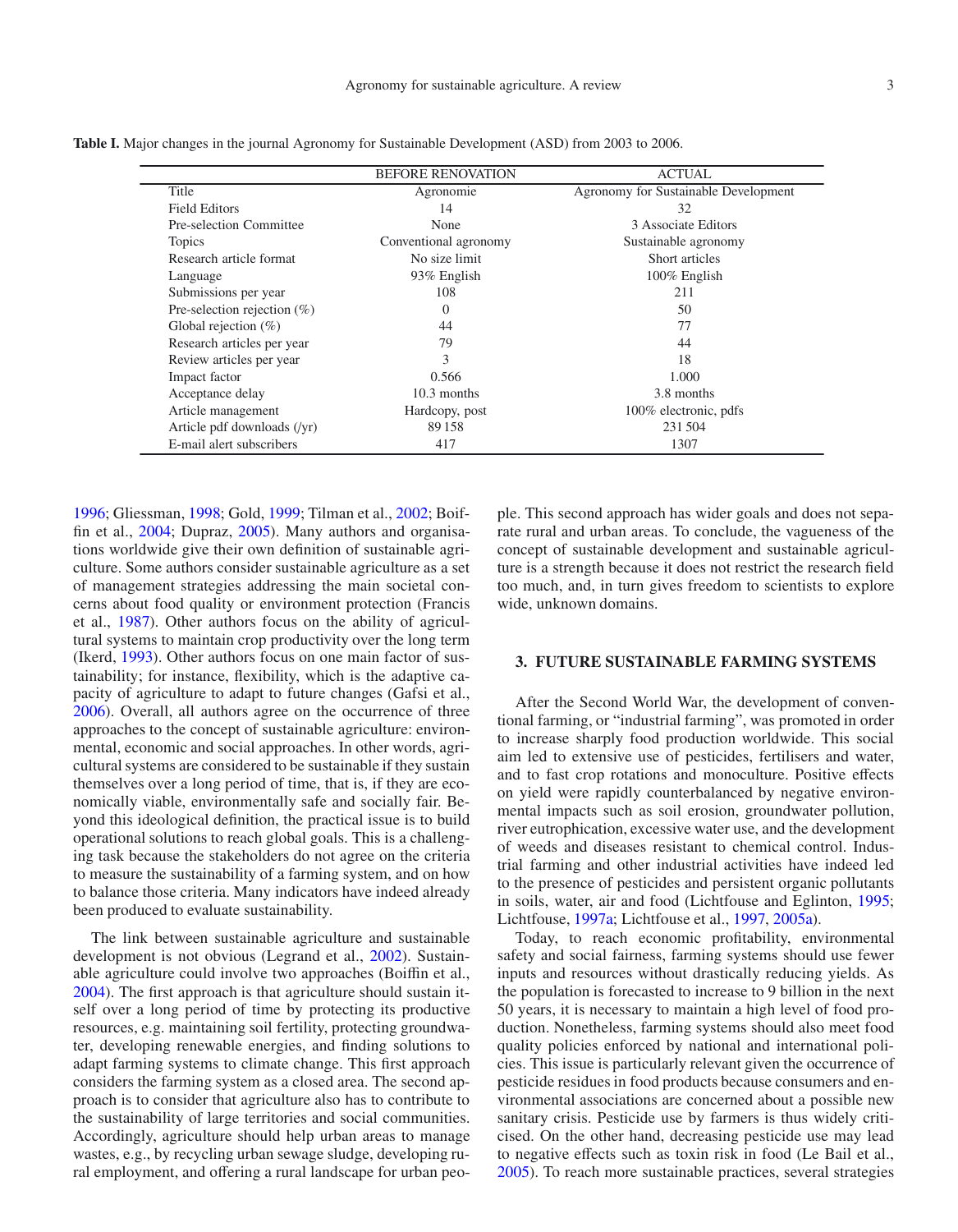are described in the literature. Those strategies involve various changes, from simple adjustment of the crop management sequence to fundamental changes at the farming system level. For example, MacRae et al. (1989) proposed the following framework based on three strategies: efficiency – substitution – redesign (ESR).

#### **3.1. Level 1: the substitution strategy**

This level refers to the substitution logic, meaning that existing farming systems are only slightly adapted, but not fundamentally altered (Altieri and Rosset, 1996). For instance, toxic chemicals and mineral fertilisers (NPK) should be replaced by compounds that are less pollutant, less persistent in soil and less energy-consuming. Applying biopesticides and growing genetically modified plants should decrease both pest development and the use of toxic pesticides. Growing symbiotic N legumes instead of applying costly, energy-consuming N fertilisers should also improve sustainability. Here, research is usually done at the plot level, which is the most common level for agronomists. Collaborations with scientists studying elementary processes, such as geochemists, pathologists and biologists, should be fostered. The substitution logic should be effective for a short time period because it allows a substantial reduction of chemical treatments. However, it may be not be efficient in the long run due to the appearance of pest resistance following the use of biopesticides, for instance.

#### **3.2. Level 2: the agroecological strategy**

The principle of the agroecological strategy is to build innovative technical scenarios relying on biological regulations in an integrated crop production scheme. This strategy involves applying ecological concepts and principles to the design, development and management of sustainable agricultural systems. Promoting biodiversity in agrosystems provides ecological services such as nutrient cycling, soil structuration and disease control. Biodiversity can be enhanced by cultural practices such as intercropping, rotation, agroforestry, composting and green manuring. Recent studies also address new issues in integrated pest management by combining the use of biological, physical, cultural and genetic control measures (Gurr et al., 2004). Increasing biodiversity by crop rotations (combination in time), intercropping (combination in space) and varietal mixtures has been suggested as an alternative to chemicals (Vandermeer et al., 1998). At this level, agronomy should interact with landscape ecology, because spatial variations in the landscape may be used for pest management. The productivity of farming systems should be increased by developing ecological principles and adapting them to farming systems. The agroecological strategy thus requires the enlargement of the experimental scale. Experimental scenarios should not be designed at plot level, but at the scale of larger territories. Therefore, investigations need a much better understanding of interactions of living organisms at plot and larger levels. They also require input from other disciplines such as ecology and geography.

#### **3.3. Level 3: the global strategy**

The principle of the global strategy is to solve agricultural issues at the global scale, by rethinking its relation to society. Indeed, most failures of intensive agriculture are closely linked to its economic model. There are fundamental contradictions among several aims assigned to agriculture. For instance, producing more and cheaper food products without polluting soils; and producing fruits and vegetables without pesticide residues and without visual pest damage appear to be unrealistic aims. Therefore, the global strategy relies on rethinking the role of agriculture in our society, as shown by new trends in agroecology (Gliessman, 2006). This approach considers that sustainability cannot be solely reached by farming systems, but should also involve the food system, i.e. the relations between farms and food consumption, and the marketing networks. For example, authors studying the relationships between production and marketing highlighted the interest in alternative food networks focused on local production (Lamine and Bellon, 2008). The global strategy thus requires interdisciplinary work with scientists from various sciences such as agronomy, ecology, sociology, economics and politics.

# **4. AGRONOMICAL RESEARCH FOR SUSTAINABLE AGRICULTURE**

Agronomy was first defined as the science of crop production. It was mainly focused on the study of relationships between climate, soil, cultural practices, and crop yield and quality. Agronomy therefore integrates sciences such as biology, chemistry, soil science, ecology and genetics. Agronomists then enlarged their studies to the individuals performing the cultural practices, namely farmers. This approach raised new issues on the modelling of farmers' practices, and on the consequences of farmers' choices on crop production. Agronomists further analysed environmental impacts of farmers' practices. More recently, they have also studied how agriculture could benefit from the environment and ecosystems to improve crop production, thus leading to the concept of "ecological services".

To study crop production, agronomists have to integrate highly complex sciences that rule farming systems at very different spatial and temporal scales. Agronomists also have to cope with a high environmental variability. As a consequence, results obtained in an experimental field may not be reproducible in another field due to slight – possibly unknown – variations in soil and climate factors. Therefore, a key point of agronomical investigations is to define the validity domain of each finding. Concerning the integration of agricultural practices, a key point is to enlarge the classical scales of crop production studies, "plant and plot", to scales that are meaningful for the farmers, such as combination of plots and farm territory, and even larger scales. In a way, agronomy is a science of complexity aimed at integrating knowledge at various spatial levels from the molecule to the living organism, the farming system and the global scale. Thus, agronomy appears more and more to be the science relevant for global issues because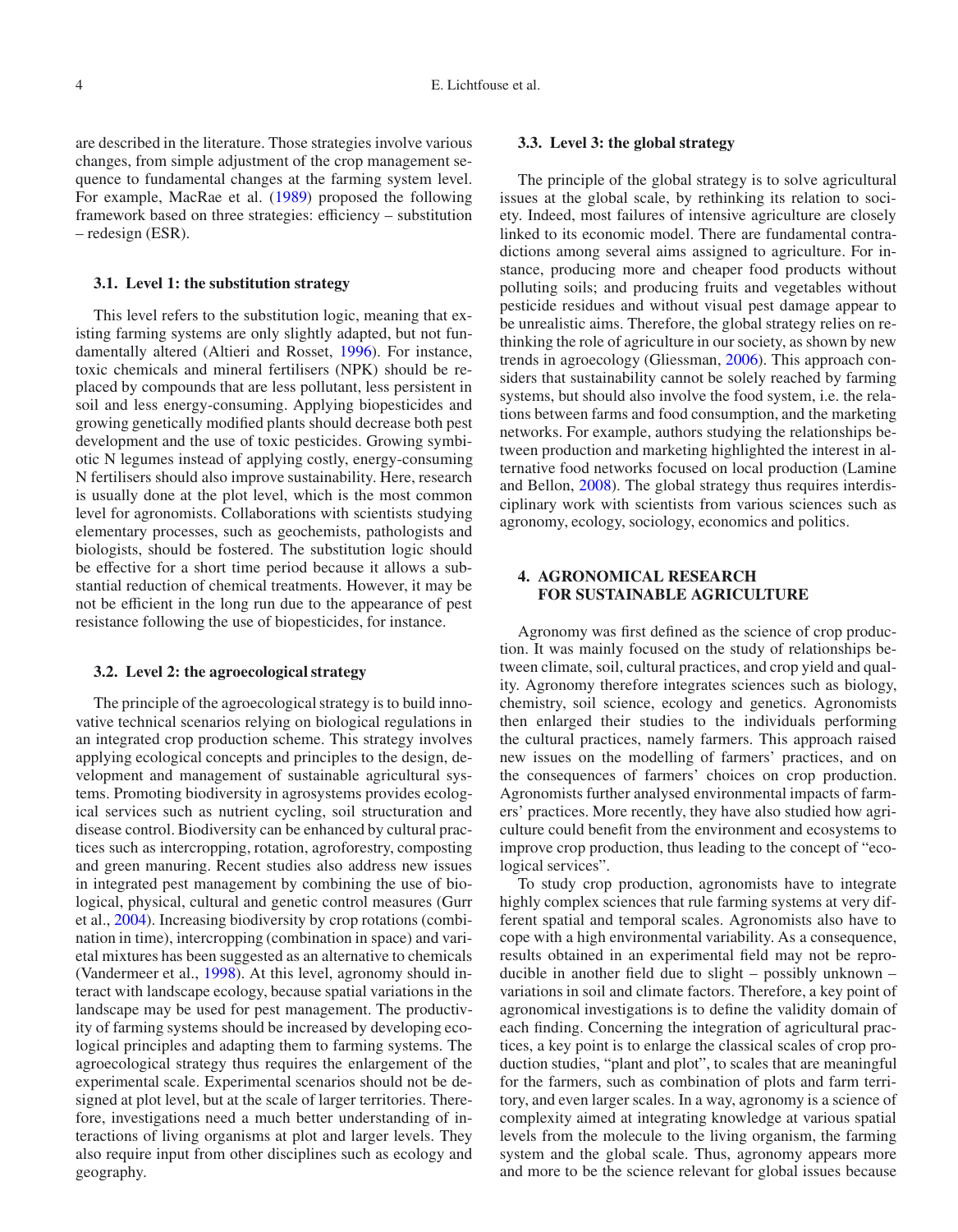it integrates knowledge from various sciences at various spatial scales. Considered for a long time as a soft, side science, agronomy is rising fast as a central science because current issues are about food, and humans eat food.

The systemic dimension is essential because in the next few decades most improvements of farming systems will rely on enhancing positive interactions among various parts of farming systems. To build sustainable farming systems, agronomists will not only have to assess the direct effects of techniques on a crop, but also the indirect effects on the whole ecosystem such as biodiversity changes, water pollution and soil erosion. The economic and social consequences of the new farming systems should also be evaluated with a pluridisciplinary approach with economists or social scientists. Therefore, sustainable agriculture fosters the development of multidisciplinary studies that associate agronomy with ecology, economics, sociology and geography (Lichtfouse et al., 2004). Meynard et al. (2006) identified four different ways to design innovative agricultural systems for sustainable development:

- inventing new farming systems, breaking off with the current ones;
- identifying and improving farming systems built by the local stakeholders;
- giving tools and methods to stakeholders to improve their own systems or evaluate those proposed by scientists;
- identifying the economic, social and organisation conditions that may help the actors to adopt alternative farming systems.

These approaches raise several new issues for agronomical scientists. For instance, it is not clear whether solutions will be found either by only a slight adaptation of research practices or by a sharp change in experimentation and modelling. Studying new spatial scales that show heterogeneous areas such as field margins will be a challenge. The integration of long-term changes in farming systems, such as soil organic matter turnover (Lichtfouse, 1997b) and sewage sludge pollution (Lichtfouse et al., 2005b), should also be investigated and modelled because concepts of resilience and flexibility are relevant. It should also be noted that some farmers already have an accurate expertise in sustainable practices. Some are even ahead of research and are experimenting with new systems for, e.g., organic farming. Here, the issue for the agronomist is to build effective methods to gather local knowledge, to check findings and eventually to redesign experiments. Innovative agricultural systems will benefit from a close collaboration between scientists and farmers.

#### **REFERENCES**

- Alberola C., Lichtfouse E., Navarrete M., Debaeke P., Souchère V. (2008) Agronomy for Sustainable Development, Ital. J. Agron. 3, 77–78.
- Altieri M., Rosset P. (1996) Agroecology and the conversion of largescale conventional systems to sustainable management, Int. J. Environ. Stud. 50, 165–185.
- Boiffin J., Hubert N., Durand N. (2004) (Eds.) Agriculture et développement durable, Enjeux et questions de recherche, INRA, mission

communication, 92 p. ISSN1156-1653. www.inra.fr/les\_partenariats/programmes\_anr/agriculture\_et\_ devedeveloppement\_durable/documentation.

- Dupraz (2005) Entre agronomie et écologie : vers la gestion d'écosystèmes cultivés, Revue DEMETER, 16 p., http://www.montpellier.inra.fr/safe/publications/papers/Dupraz% 20article%20pour%20la%20revue%20Demeter.pdf.
- Francis C.A., Sander D., Martin A. (1987) Search for a sustainable agriculture: reduced inputs and increased profits, Crops Soils Mag. 39, 12–14.
- Gafsi M., Legagneux B., Nguyen G., Robin P. (2006) Toward sustainable farming systems: effectiveness and deficiency of the French procedure of sustainable agriculture, Agr. Sys. 90, 226–242.
- Gliessman S. (1998) Agroecology: ecological processes in agriculture, CRC Press, Michigan, 357 p.
- Gliessman S. (2006) Agroecology: the ecology of sustainable food systems, CRC Press, 2nd ed., 384 p.
- Gold M. (1999) Sustainable agriculture: definitions and terms, Special reference briefs 99-02, USDA National Agricultural Library (NAL), ISSN 1052-5368, http://www.nal.usda.gov/afsi/AFSI\_pubs/srb9902.htm.
- Gurr G.M., Wratten S.D., Altieri M.A. (2004) Ecological engineering for pest management, CSIRO Publishing, 244 p.
- Hansen (1996) Is agricultural sustainability a useful concept? Agr. Syst. 50, 117–143.
- Hansen J.W., Jones J.W. (1996) A systems framework for characterizing farm sustainability, Agr. Syst. 51, 185–201.
- Ikerd (1993) The need for a system approach to sustainable agriculture, Agr. Ecosyst. Environ. 46, 147–160.
- Lal R. (2008) Soils and sustainable agriculture. A review, Agron. Sustain. Dev. 28, 57–64.
- Le Bail M., Verger P., Dore T., Fourbet J.F., Champeil A., Ioos R., Leblanc J.C. (2005) Simulation of consumer exposure to deoxynivalenol according to wheat crop management and grain segregation: Case studies and methodological considerations, Regul. Toxicol. Pharm. 42, 253–259.
- Legrand P., Fraval A., Laurent C. (2002) INRA faced with Sustainable Development: Landmarks for the Johannesburg Conference (english version), Dossiers de l'Environnement de l'INRA n◦ 22, Paris, 212 p., INRA Éditions, ISBN: 2-7380-1049-0, http://www.inra.fr/ dpenv/do22-e.htm.
- Lamine C., Bellon S. (2008) Conversion to organic farming: a multidimensional research object at the crossroads of agricultural and social sciences. A review, Agron. Sustain. Dev., DOI: 10.1051/agro:2008007.
- Lichtfouse E. (1997a) (Ed.) Soil Pollutants, Analusis Magazine 25, M16–M72.
- Lichtfouse E. (1997b) Heterogeneous turnover of molecular organic substances from crop soils as revealed by  ${}^{13}$ C labeling at natural abundance with Zea mays, Naturwissenschaften 84, 22–23.
- Lichtfouse E., Budzinski H., Garrigues P., Eglinton T. I. (1997) Ancient polycyclic aromatic hydrocarbons in modern soils: <sup>13</sup>C, <sup>14</sup>C and biomarker evidence, Org. Geochem. 26, 353–359.
- Lichtfouse E., Eglinton T.I. (1995) <sup>13</sup>C and <sup>14</sup>C evidence of pollution of a soil by fossil fuel and reconstruction of the composition of the polluant, Org. Geochem. 23, 969–973.